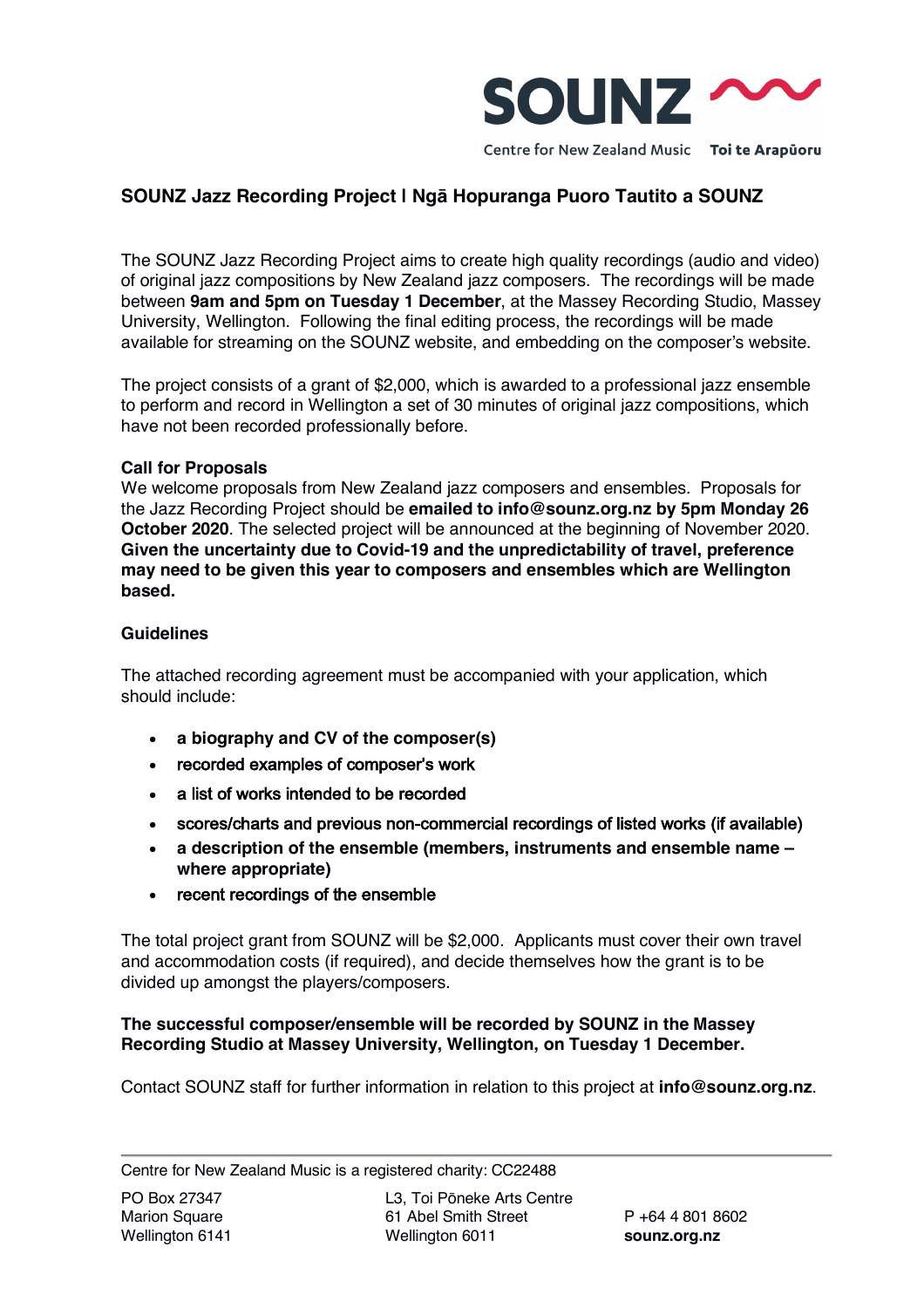## **Submission form for SOUNZ Jazz Recording Project | Ngā Hopuranga Puoro Tautito a SOUNZ**

**Your completed submission form must reach info@sounz.org.nz by 5pm Monday 26 October 2020. Late submissions will not be accepted.**

### **Composer Details**

Name of composer:

Email:

Postal address:

Phone number:

## **Ensemble Details**

Name of ensemble (if appropriate):

Names and instruments of ensemble members: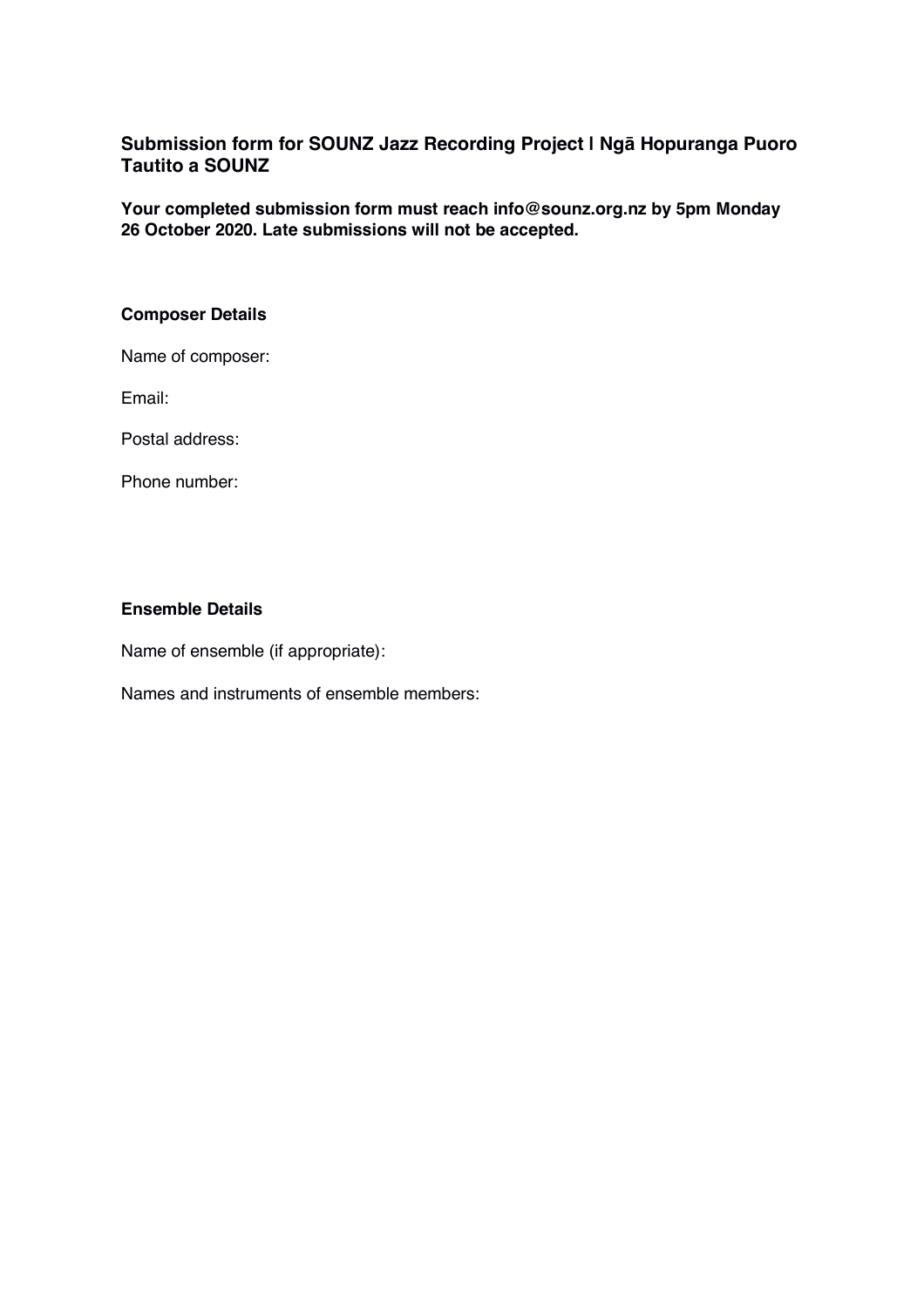# **AGREEMENT FOR MUSIC PERFORMANCE AND RECORDING**

| Between                      | ("the artist") and SOUNZ the Centre for |
|------------------------------|-----------------------------------------|
| New Zealand Music ("SOUNZ"). |                                         |

- 1. The artist will perform and record a set of original music, which has not been recorded before, of no less than 30 minutes duration ("the performance") for SOUNZ on 1 December 2020.
- 2. SOUNZ will record and film/photograph the performance and may also broadcast/communicate\* the performance.
- 3. The artist will own the copyright in the performance; SOUNZ will own the copyright in the recordings made of the performance ("the recordings").
- 4. The artist grants SOUNZ, in perpetuity, the non-exclusive rights to communicate the recordings via broadcasting networks (including radio, live streaming (audio and video), on-demand internet use and via SOUNZ-branded social/media platform channels) and on the SOUNZ website.
- 5. The artist agrees that the recordings and film/photography relating to the performance may be archived.
- 6. The Artist warrants that it is free to enter into this agreement and has, or shall obtain, all necessary consents, permissions and licences of any nature which may be required from third persons (for example it's record label) to allow SOUNZ to exercise this agreement.
- 7. Where this agreement is executed by an individual on behalf of a band or other group of artists, the individual executing this agreement has authority to bind all members of the band or other group and confirms all other such members are aware of and agree to the terms of this agreement.
- 8. Any other use of the recording will be decided on a case-by-case basis, by mutual agreement between the artist and SOUNZ.
- 9. All costs of the recording, any additional equipment hire, post-production, broadcasting and communication\* of the performance shall be SOUNZ's, unless mutually agreed otherwise.

**FOR THE ARTIST: FOR SOUNZ:**

**DATE: DATE:**

**Contact Name:**

**Phone:**

**E-mail:**

\* Communication includes broadcast via radio, satellite, internet streaming, audio on demand services as well as social media and other methods of delivering the recordings to the public.